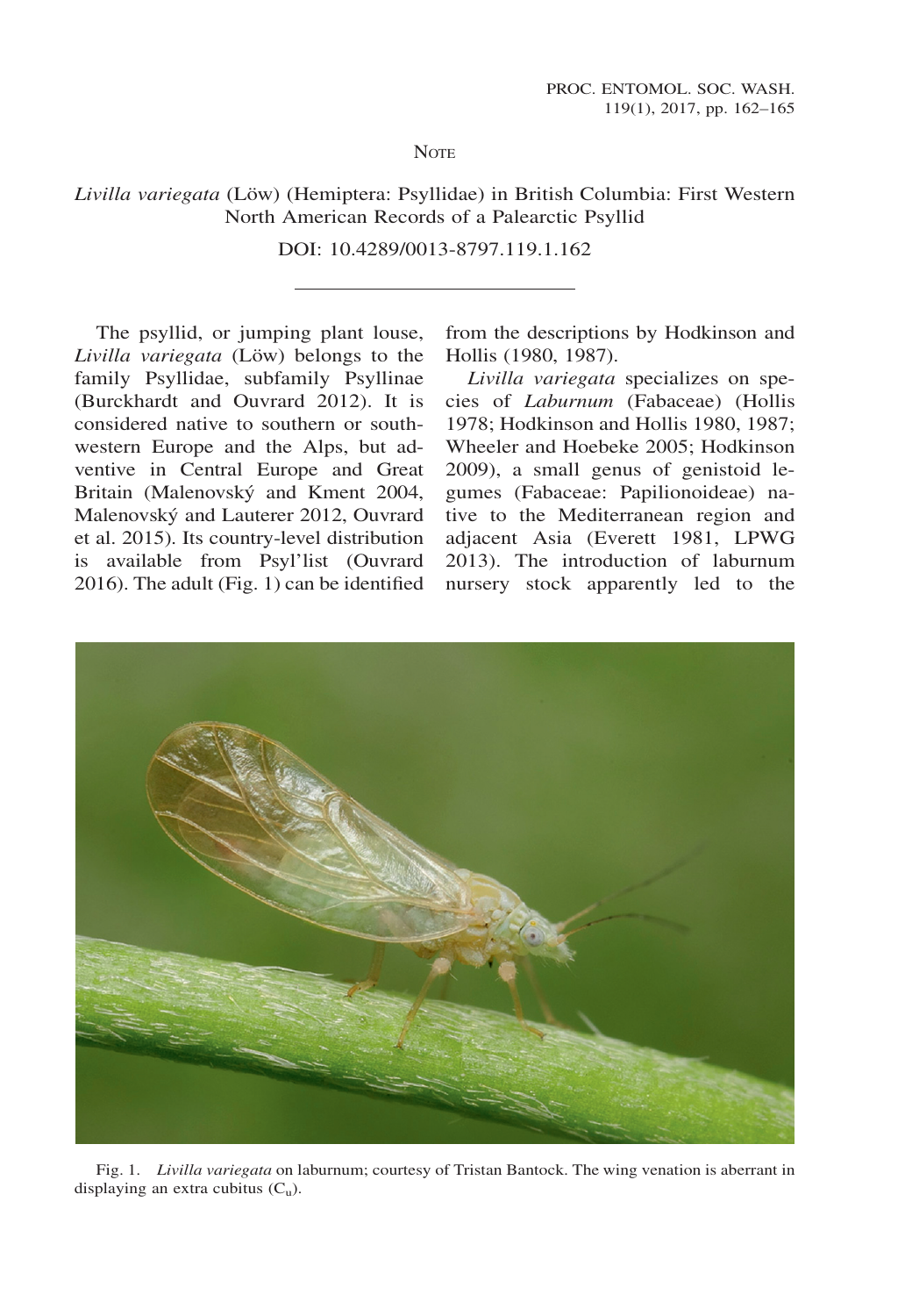psyllid's establishment in Britain (Hollis 1978, Smith et al. 2007) and parts of mainland Europe (Mifsud et al. 2010). In its adventive range, this univoltine species (Conci et al. 1993) typically is found in urban areas on L. alpinum (Mill.) J. Presl and L. anagyroides Medik. in gardens, parks, and along roadways (Malenovsky and Kment 2004, Mifsud et al. 2010, Malenovský and Lauterer 2011). Livilla variegata has spread rapidly in Britain (Hodkinson and Hollis 1980); in Switzerland, its northward spread might be the result of global climate change (Burckhardt and Mühlethaler 2003).

Records of L. variegata in North America are limited to the Avalon Peninsula of Newfoundland, Canada, on the Atlantic coast, where it was detected at six sites in and near the port city of St. John's in 2004 (Wheeler and Hoebeke 2005). Here we report the psyllid from British Columbia on ornamental laburnum in Canada's Pacific Northwest. Voucher specimens have been deposited in the University of Georgia Collection of Arthropods, Athens, GA.

Specimens examined.—CANADA: British Columbia: Lower Mainland: West Vancouver, Eagle Harbour, 49°21.627ʹN 123°15.463ʹW, 28 June 2010, 1♀; West Vancouver, Westport Rd., 49°21.362ʹN 123°16.710ʹW, 28 June 2010, 2♀; Surrey, Blackie Spit Park, 49°03.579ʹN 122°52.875ʹW, 24 June 2011, 3♂, 21♀; Lions Bay, 49°27.530ʹN 123°14.130ʹW, 27 June 2011, 9♂, 13♀.

Vancouver Island: Victoria, Burnside Rd. West & McKensie Ave., 48°27.741ʹN 123°24.172ʹW, 29 June 2010, 2♂, 17♀.

Livilla variegata is known in North America only from Canada: Newfoundland (St. John's and vicinity) in the Atlantic Provinces and British Columbia (Vancouver area and Victoria) in the Pacific Northwest. The Canadian distribution of certain other immigrant Palearctic hemipterans, including the cicadellid Typhlocyba plebeja Edwards and mirid Plagiognathus arbustorum (F.), exhibit similar east-west disjunctions (Hamilton 1985, Scudder and Foottit 2006, Wheeler et al. 2006).

St. John's, Vancouver, and Victoria historically are among major Canadian ports that allowed the direct entry of Palearctic insects. As a specialist herbivore on laburnum trees, L. variegata probably was introduced with plant material, rather than solid ballast, as were many ground-inhabiting insects (Lindroth 1957). Mesophyll- and sapfeeding Hemiptera associated with woody plants are particularly well represented in Canada's immigrant insect fauna (Wheeler and Henry 1992; Scudder and Foottit 2006; Wheeler et al. 2006; Langor et al. 2009, 2014). Separate European introductions to eastern and western Canada might be responsible for the psyllid's current distribution in North America, rather than an introduction to British Columbia with plant material originating in Newfoundland. Even though the psyllid was detected only recently in Canada on the east (2004) and west (2010) coasts, it might be a long-established immigrant in Newfoundland; three other Palearctic psyllids collected in 2004 also represented new records for Newfoundland (Wheeler and Hoebeke 2005), suggesting an immature knowledge of that province's Psylloidea. An abundance of laburnums in Newfoundland and coastal British Columbia, where growing conditions for these plants are especially favorable (Boland 2009), might have facilitated the establishment of L. variegata. Laburnums are absent or uncommon elsewhere in Canada and are little planted in the United States (Everett 1981, Boland 2009).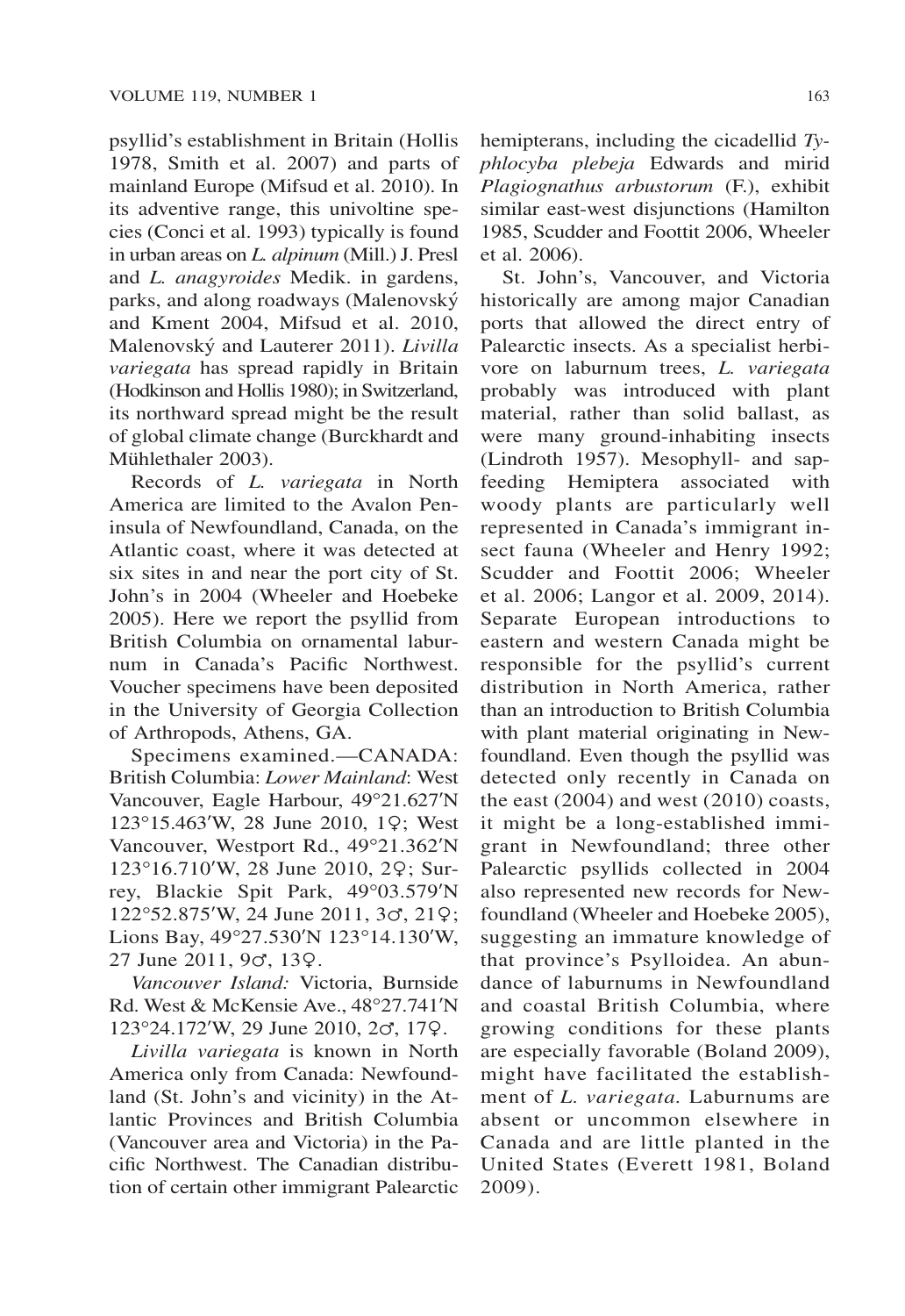We thank Tristan Bantock (London) for permission to reproduce the photo of Livilla variegata, an anonymous reviewer for calling our attention to the aberrant wing venation of the specimen in Fig. 1, and Todd Boland (Memorial University of Newfoundland Botanical Garden, St. John's) for comments on the use of laburnums in Canada.

## LITERATURE CITED

- Boland, T. 2009. Glorious goldenchains. [http://](http://davesgarden.com/guides/articles/printstory) [davesgarden.com/guides/articles/printstory.](http://davesgarden.com/guides/articles/printstory)php? rid=1866&bn=%2Farticles%2Fview. Accessed 7 June 2016.
- Burckhardt, D. and R. Mühlethaler. 2003. Exotische Elemente des Schweizer Blattflohfauna (Hemiptera, Psylloidea) mit einer Liste weiterer potentieller Arten. Mitteilungen der Entomologischen Gesellschaft Basel 53(4): 98–110.
- Burckhardt, D. and D. Ouvrard. 2012. A revised classification of the jumping plant-lice (Hemiptera: Psylloidea). Zootaxa 3509: 1–34.
- Conci, C., C. Rapisarda, and L. Tamanini. 1993. Annotated catalogue of the Italian Psylloidea. First part (Insecta Homoptera). Atti della Accademia Roveretana degli Agiati (7) 2B: 33–135.
- Everett, T. H. 1981. The New York Botanical Garden Illustrated Encyclopedia of Horticulture. Vol. 6 Id–Ma. Garland Publishing, New York. pp. 1777–2130.
- Hamilton, K. G. A. 1985. Leafhoppers of ornamental and fruit trees in Canada. Agriculture Canada Publication 1779/E. 71 pp.
- Hodkinson, I. D. 2009. Life cycle variation and adaptation in jumping plant lice (Insecta: Hemiptera: Psylloidea): a global synthesis. Journal of Natural History 43: 65–179.
- Hodkinson, I. D. and D. Hollis. 1980. Floria variegata Löw (Homoptera: Psylloidea) in Britain. Entomologist's Gazette 31: 171–172.
- Hodkinson, I. D. and D. Hollis. 1987. The legume-feeding psyllids (Homoptera) of the west Palaearctic Region. Bulletin of the British Museum (Natural History) Entomology Series 56(1): 1–86.
- Hollis, D. 1978. Floria variegata Löw (Homoptera: Psylloidea) on laburnum in Britain. Plant Pathology 27: 149.
- Langor, D. W., L. J. DeHaas, and R. G. Foottit. 2009. Diversity of non-native terrestrial

arthropods on woody plants in Canada. Biological Invasions 11: 5–19.

- Langor, D. W., E. K. Cameron, C. J. K. Mac-Quarrie, A. McBeath, A. McClay, B. Peter, M. Pybus, T. Ramsfield, K. Ryall, T. Scarr, D. Yemshanov, I. DeMerchant, R. Foottit, and G. R. Pohl. 2014. Non-native species in Canada's boreal zone: diversity, impacts, and risk. Environmental Reviews 22: 372–420.
- Lindroth, C. H. 1957. The Faunal Connections between Europe and North America. Almqvist and Wiksell, Stockholm; John Wiley and Sons, New York. 344 pp.
- LPWG (The Legume Phylogeny Working Group). 2013. Legume phylogeny and classification in the 21st century: progress, prospects and lessons for other species-rich clades. Taxon 62: 217–248.
- Malenovsky, I. and P. Kment. 2004. First record of Livilla variegata (Löw, 1881) (Hemiptera: Psylloidea, Psyllidae) in Slovakia. Biologia (Bratislava) 59: 292.
- Malenovsky, I. and P. Lauterer. 2012. Jumping plant-lice (Hemiptera: Psylloidea) of the Bıle Karpaty Protected Landscape Area and Biosphere Reserve (Czech Republic). Acta Musei Moraviae Scientiae Biologicae (Brno) 96: 105–154 (2011).
- Mifsud, D., C. Cocquempot, R. Mühlethaler, M. Wilson, and J.-C. Streito. 2010. Other Hemiptera Sternorrhyncha (Aleyrodidae, Phylloxeroidea, and Psylloidea) and Hemiptera Auchenorrhyncha. Chapter 9.4, pp. 511–552. In Roques, A., M. Kenis, D. Lees, C. Lopez-Vaamonde, W. Rabitsch, J.-Y. Rasplus, and D. B. Roy, eds. Alien terrestrial arthropods of Europe. BioRisk 4: 1–569.
- Ouvrard, D. 2016. Psyl'list The World Psylloidea Database. [http://www.hemiptera](http://www.hemiptera-databases.com)[databases.com](http://www.hemiptera-databases.com). Accessed 6 June 2016.
- Ouvrard, D., D. Burckhardt, and C. Cocquempot. 2015. An annotated checklist of the jumping plant-lice (Insecta: Hemiptera: Psylloidea) from the Mercantour National Park, with seven new records for France and one synonymy. Zoosystema 37: 251–271.
- Scudder, G. G. E. and R. G. Foottit. 2006. Alien true bugs (Hemiptera: Heteroptera) in Canada: composition and adaptations. Canadian Entomologist 138: 24–51.
- Smith, R. M., R. H. A. Baker, C. P. Malumphy, S. Hockland, R. P. Hammon, J. C. Ostoja-Starzewski, and D. W. Collins. 2007. Recent non-native invertebrate plant pest establishments in Great Britain: origin, pathways,